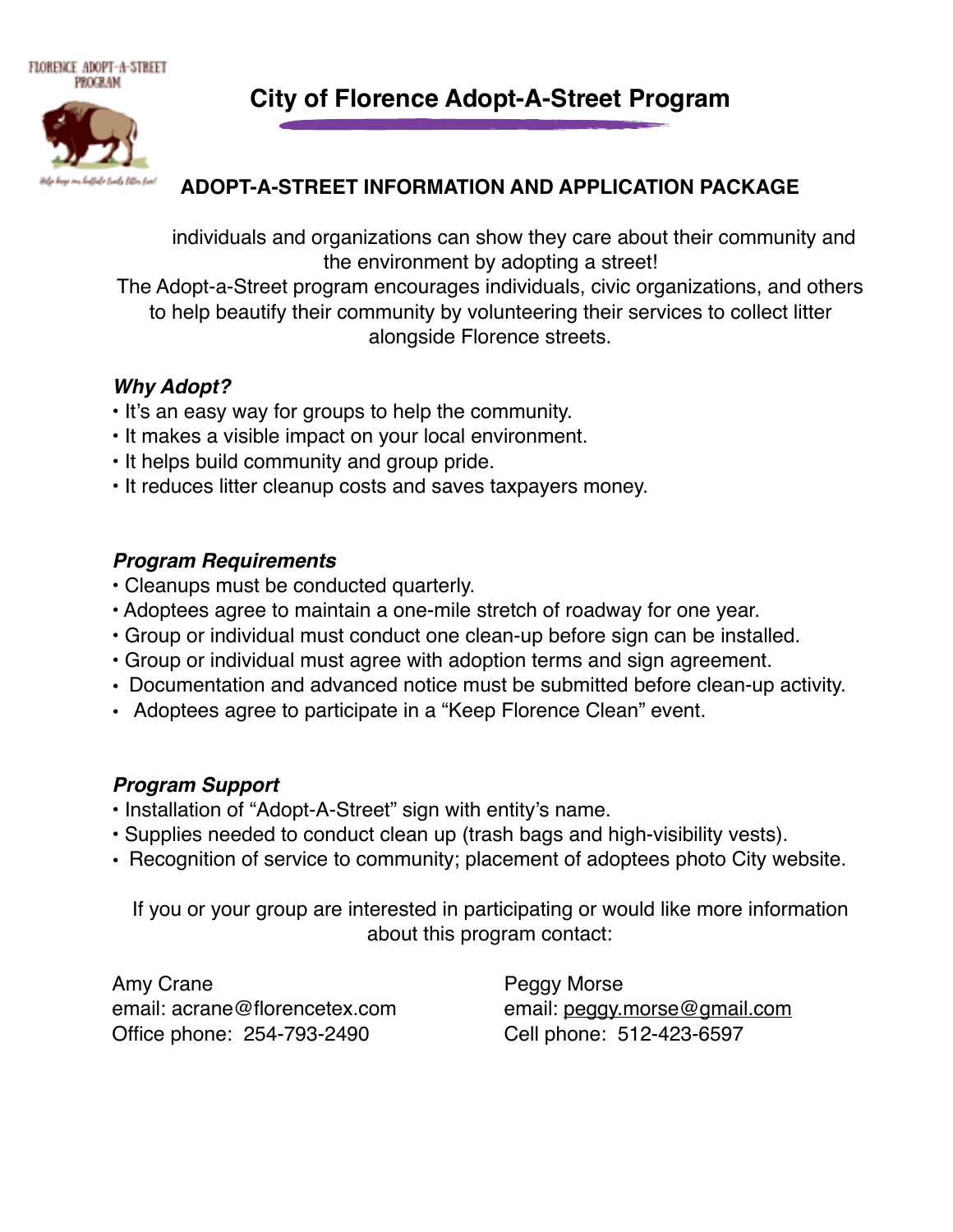## **City of Florence Adopt-A-Street Program**

# **ADOPT-A-STREET TERMS AND AGREEMENT**

The undersigned, acting as an individual or representative of a named organization, agrees to all of the terms and conditions of the Adopt-A-Street Program for the City of Florence and pledges to maintain all conditions of the program.

The undersigned further affirms and agrees that in the event that adequate maintenance of the specified street and surrounding area is not being properly performed according to the agreed terms, the individual or organization will be afforded a 30-day notice of non-compliance. If adequate maintenance is resumed within the 30-day period, the notice will be rescinded. If, however, adequate maintenance does not resume within the 30-day notice period, the agreement will be rendered null and void, signs will be removed and the specified street and surrounding area will revert to unassigned. The individual or organization will be ineligible for reinstatement for one year from the end of the 30-day non-compliance period.

| Signed this ______ of ___________________, 20__. |
|--------------------------------------------------|
|                                                  |
|                                                  |
|                                                  |
|                                                  |
|                                                  |
|                                                  |
|                                                  |
|                                                  |



#### FLORENCE ADOPT-A-STREET PROGRAM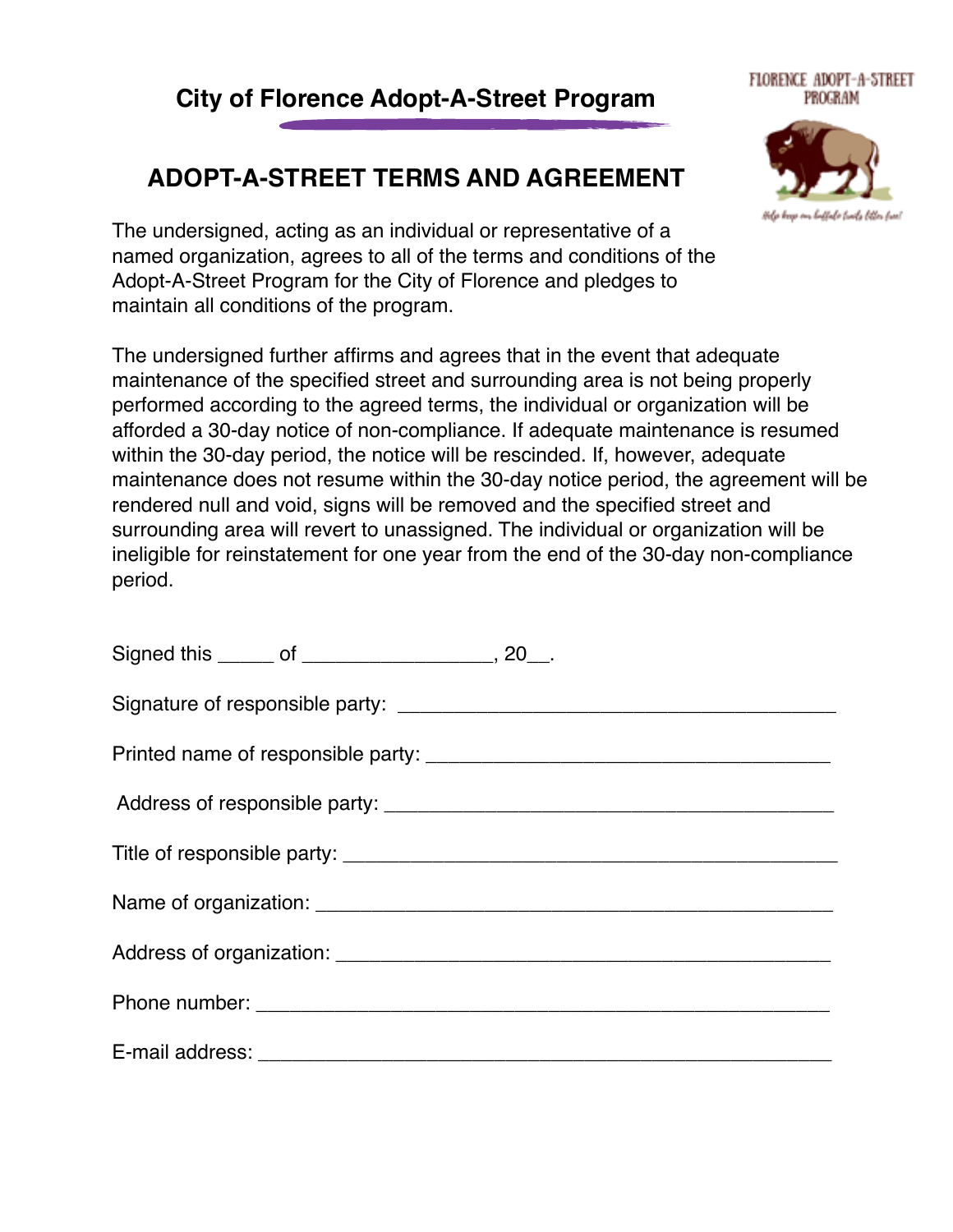

# **City of Florence Adopt-A-Street Program**

## **ADOPT-A-STREET LOCATION PREFERENCE**

Please list two locations in order of preference. Minimum length is one mile. Certain areas may not be available due to safety and accessibility. Please include the name of the primary street and include cross streets or other landmarks. For example, "Story Avenue from Main Street to South Street."

First preference:

Second preference:

NAME TO APPEAR ON SIGN – ONE LETTER OR SPACE PER SQUARE Slogans, nicknames, religious themes, websites, or advertisements cannot be accepted.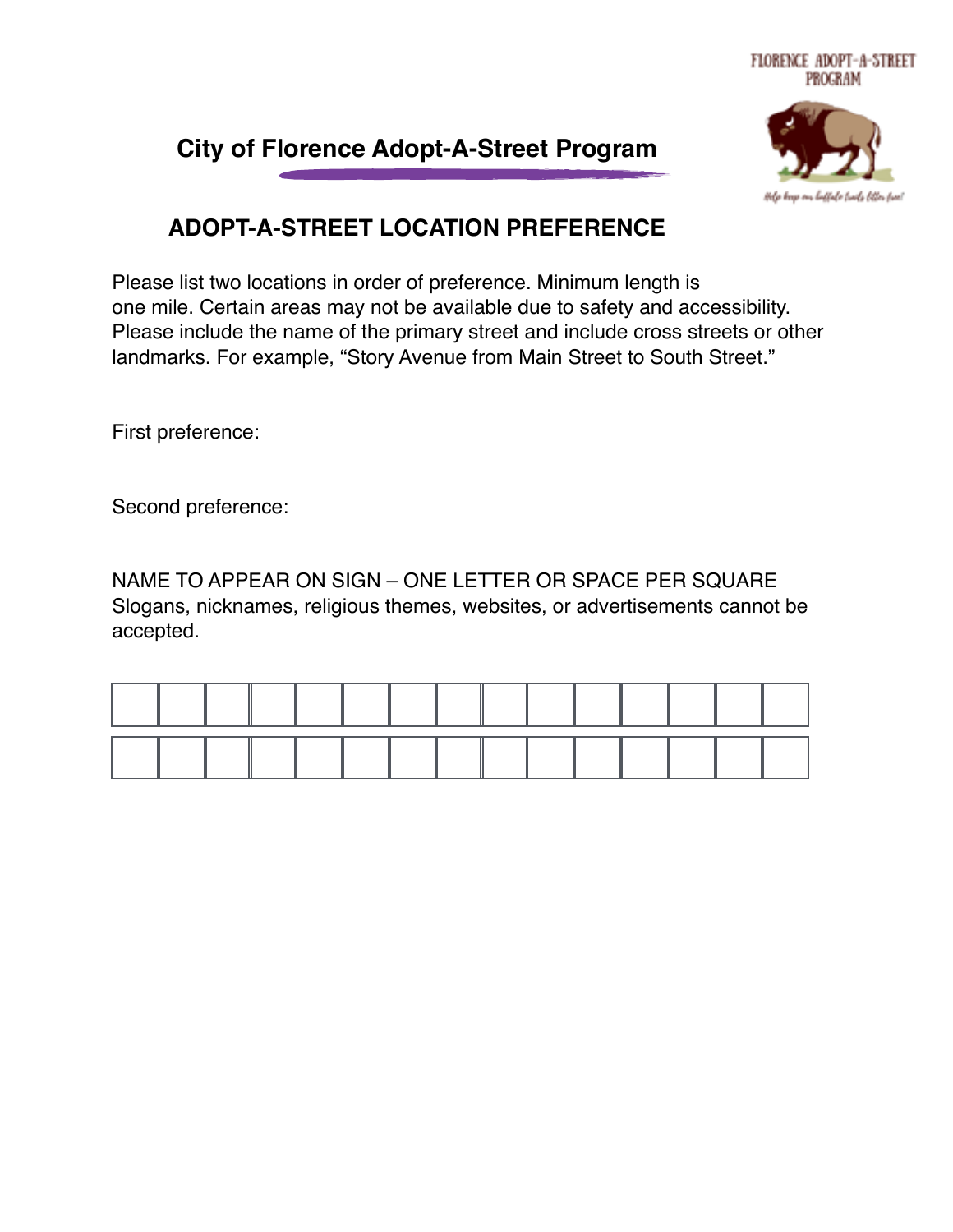# **City of Florence Adopt-A-Street Program**



## **ADOPT-A-STREET RELEASE FORM**

Fill this out and sign it before each clean-up event. Each participant, or their legal guardian, must sign this form.

| City of Florence    |  |
|---------------------|--|
| <b>Public Works</b> |  |
| Date of event:      |  |

Florence, Texas 76527

In consideration of the City of Florence's acceptance of my participation in the above project, I, for myself, participating in the project, any heirs, executors, administrators and assigns, forever releases and discharges any and all rights, demands, claims and causes of suit of action, known or unknown, whether arising now or in the future, that I may have against the City of Florence and any and all injuries, including death and property damage in any manner arising or resulting from my participation in said project. I attest and verify that I have full knowledge of the risks involved in the project, that I solely assume those risks, that I will, without limitation, assume and pay any medical and emergency expenses in the event of an accident, injury, illness or other incapacity, regardless of whether I have authorized such expenses. Furthermore, I state that I have carefully read this release, know the contents of the release and signed the release of my own free will.

| Volunteers: |                                                                                  |
|-------------|----------------------------------------------------------------------------------|
|             | Name: __________________________________Signature: _____________________________ |
|             | Name: _________________________________Signature: ______________________________ |
|             | Name: _________________________________Signature: ______________________________ |
|             | Name: _________________________________Signature: ______________________________ |
|             | Name: __________________________________Signature: _____________________________ |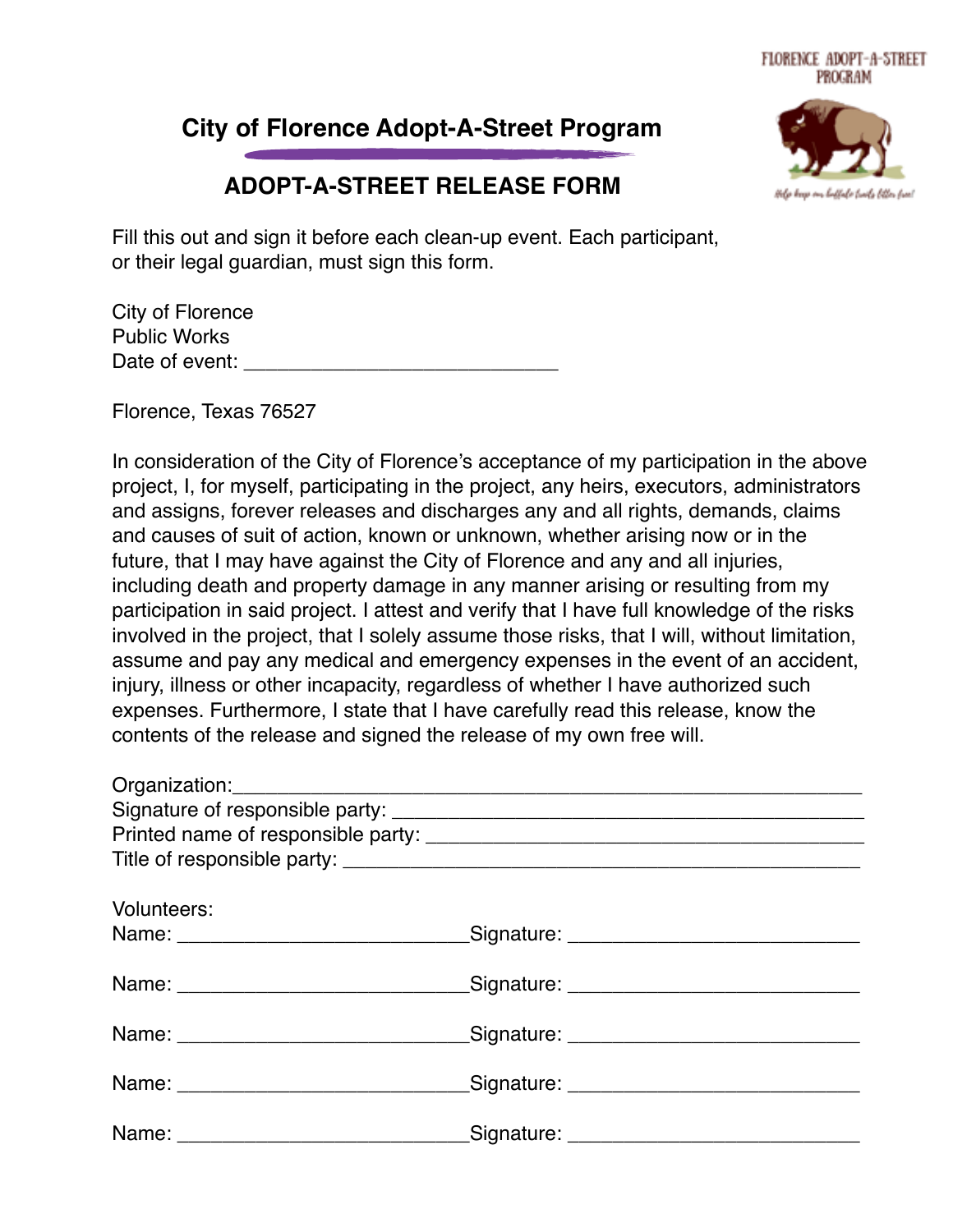| Name: __________________________________Signature: _____________________________ |
|----------------------------------------------------------------------------------|
|                                                                                  |
|                                                                                  |
| Name: ___________________________________Signature: ____________________________ |
|                                                                                  |
| Name: ___________________________________Signature: ____________________________ |
| Name: __________________________________Signature: _____________________________ |
|                                                                                  |
| Name: ___________________________________Signature: ____________________________ |
| Name: __________________________________Signature: _____________________________ |
|                                                                                  |
| Name: ___________________________________Signature: ____________________________ |
| Name: __________________________________Signature: _____________________________ |
|                                                                                  |
|                                                                                  |
| Name: __________________________________Signature: _____________________________ |
|                                                                                  |
|                                                                                  |
|                                                                                  |
| Signature: __________________________________                                    |